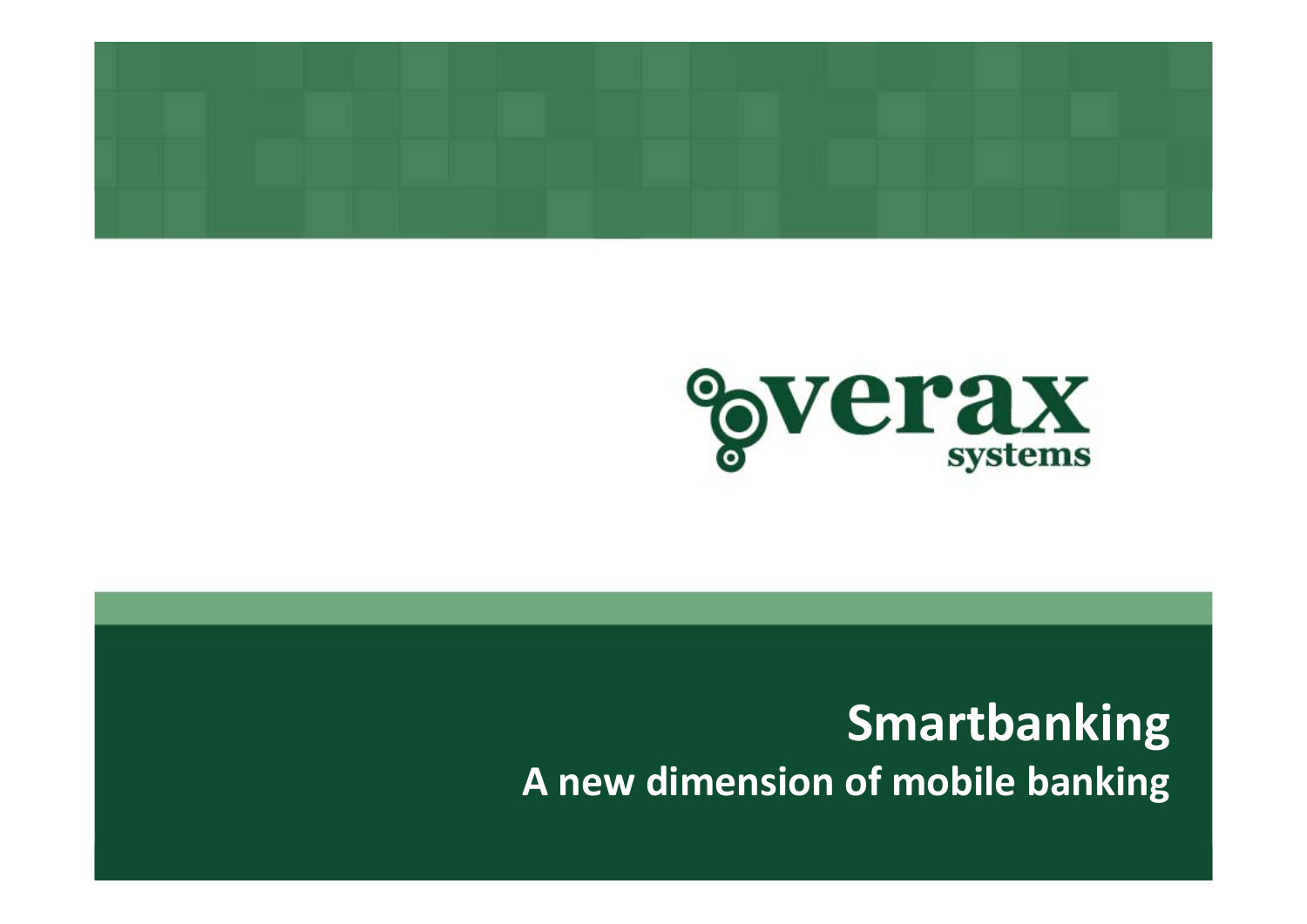

**Smartbanking is an innovative platform that provides <sup>a</sup> mobile customer service channel based on smartphones.**

**The solution provides <sup>a</sup> mobile service channel for corporate and individual banking. Smartbanking allows institutions to provide personalized private banking services to every customer.**

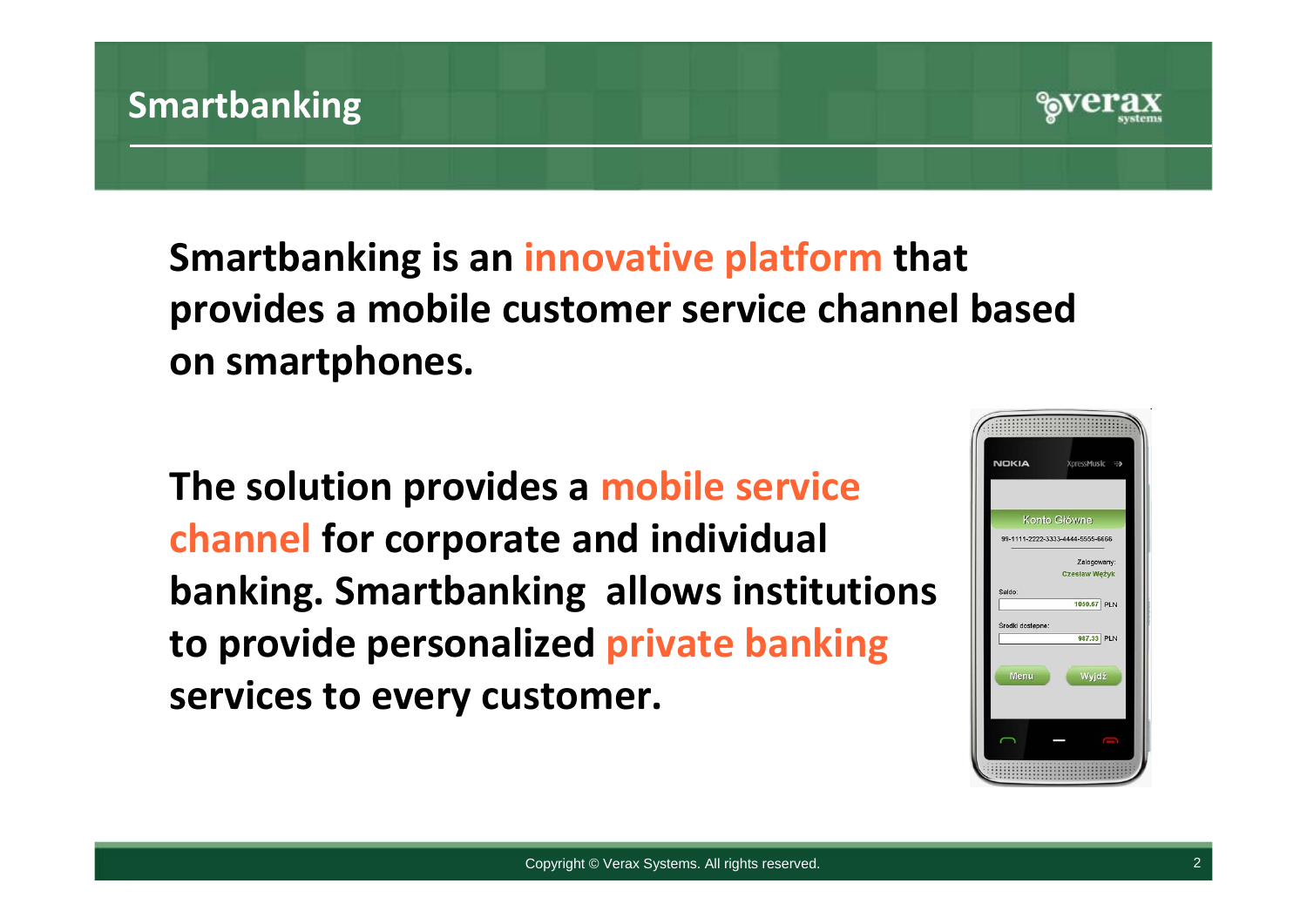

# **Smartbanking adds new value to electronic banking and allows for:**

- **smart paying,**
- **smart finding,**
- **smart investing,**
- **smart budget control,**
- **smart customer service,**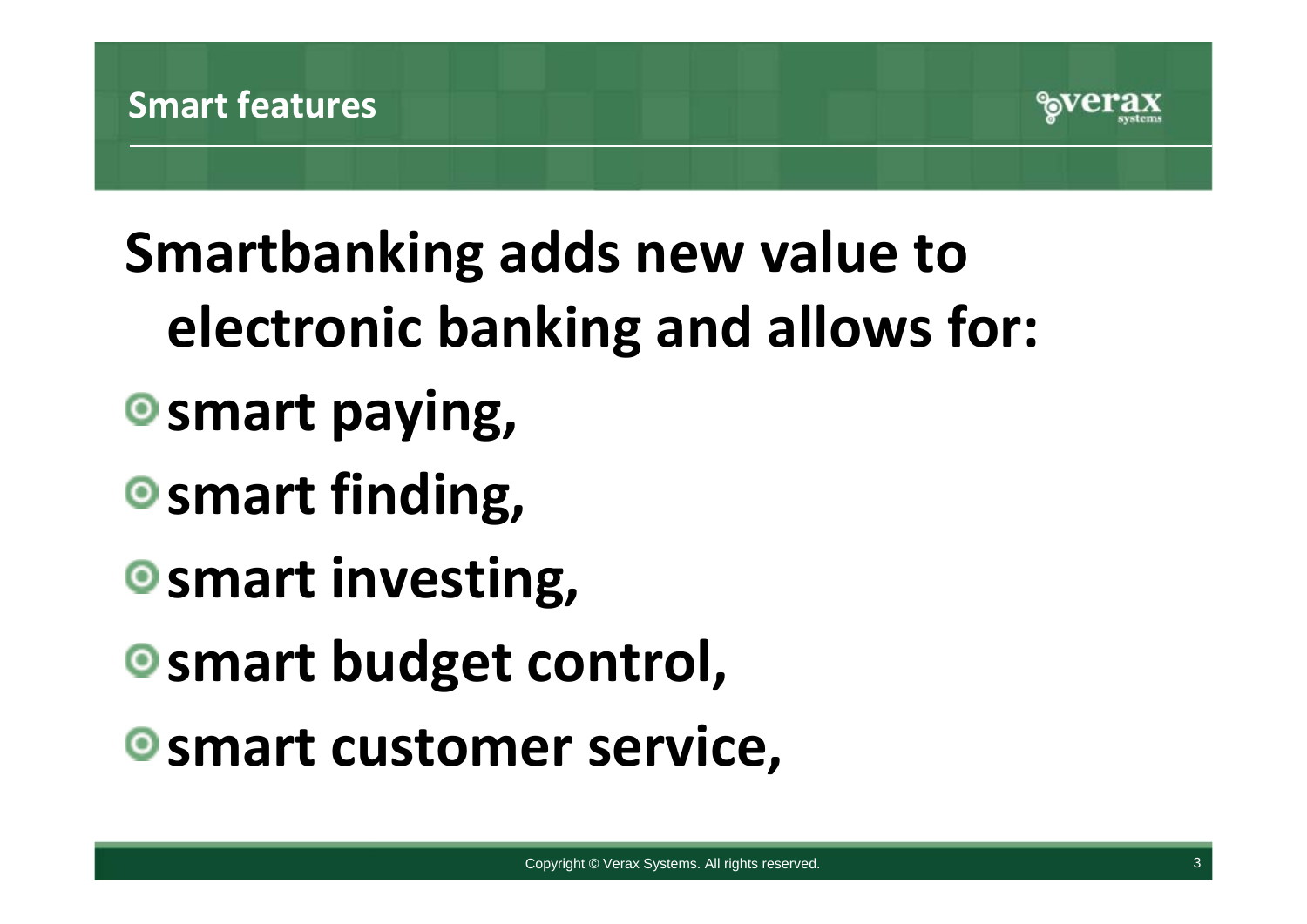

**Smartbanking provides the bank customer with new ways of payments:**

## **payments using QR Codes, payments using RFID tags.**



54197024990

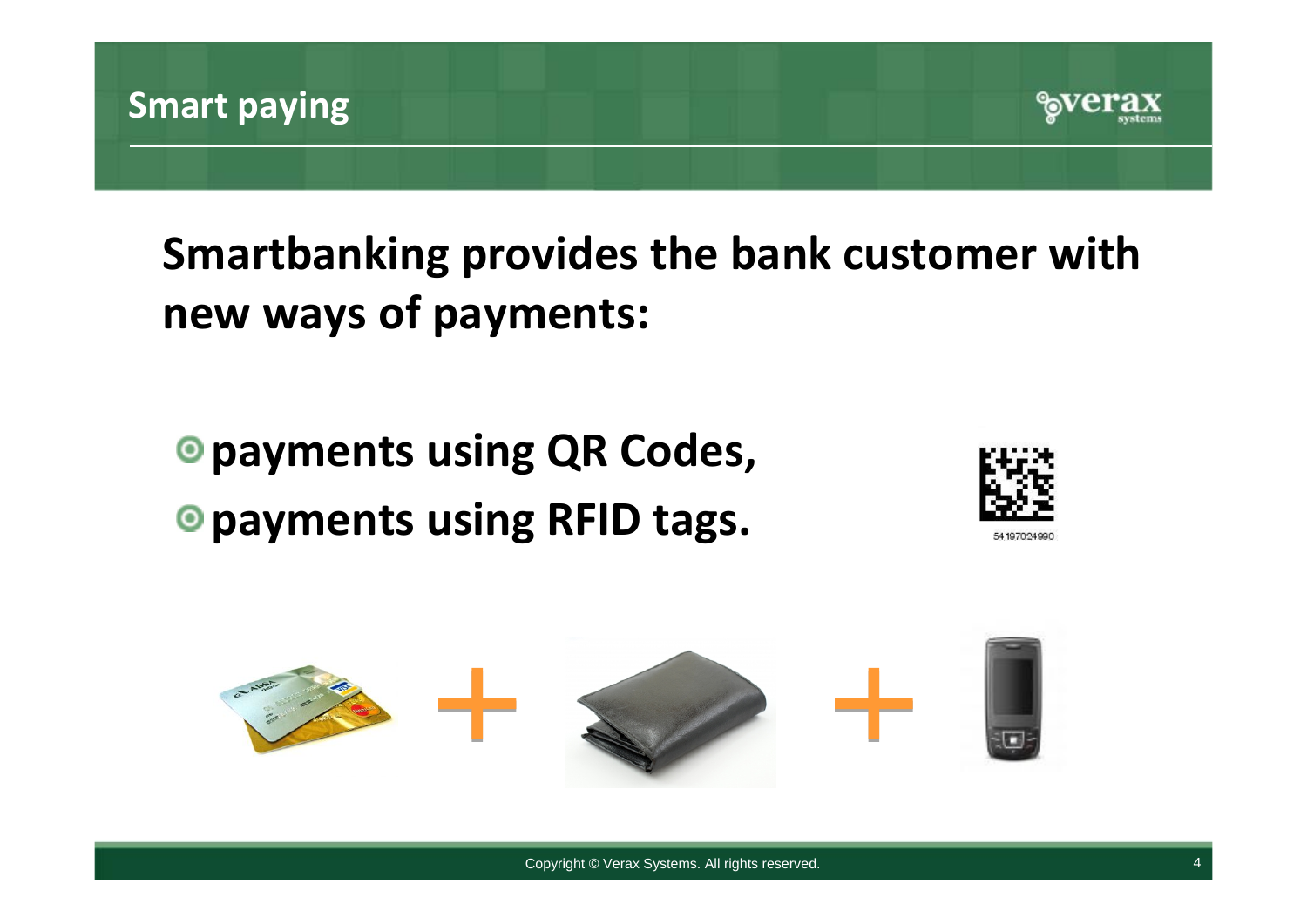

### **Geolocation:**

**the system defines current localization and navigates to the destination (e.g. the nearest branch or ATM) using <sup>a</sup> built‐in GPS module.**

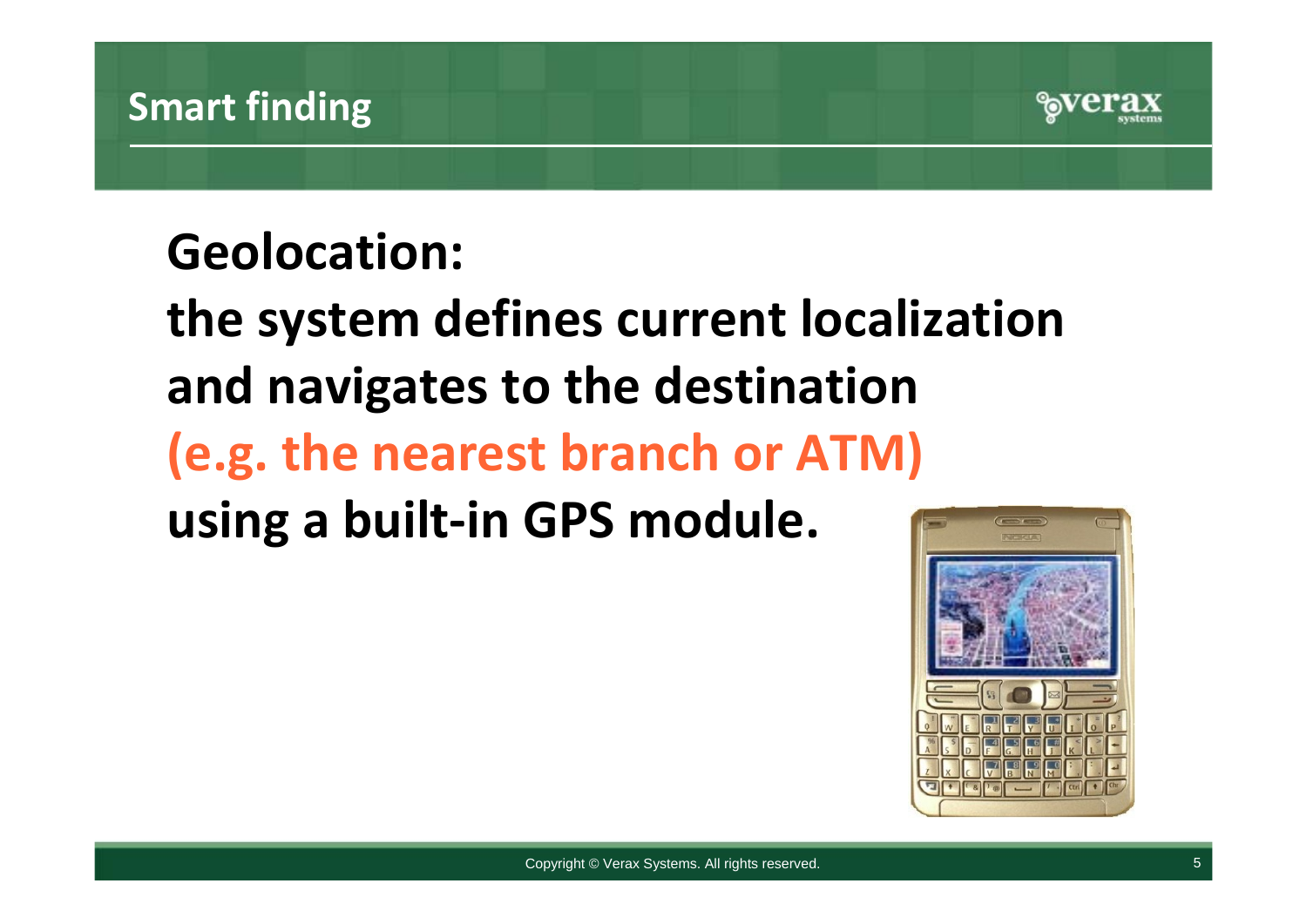

**Smartbanking platforms enable users to actively invest in the financial markets, as 24/7 portfolio management tools work from any location (e.g. while traveling).**

**Smartbanking is an effective business tool, allowing for account management or financial markets monitoring in real time.**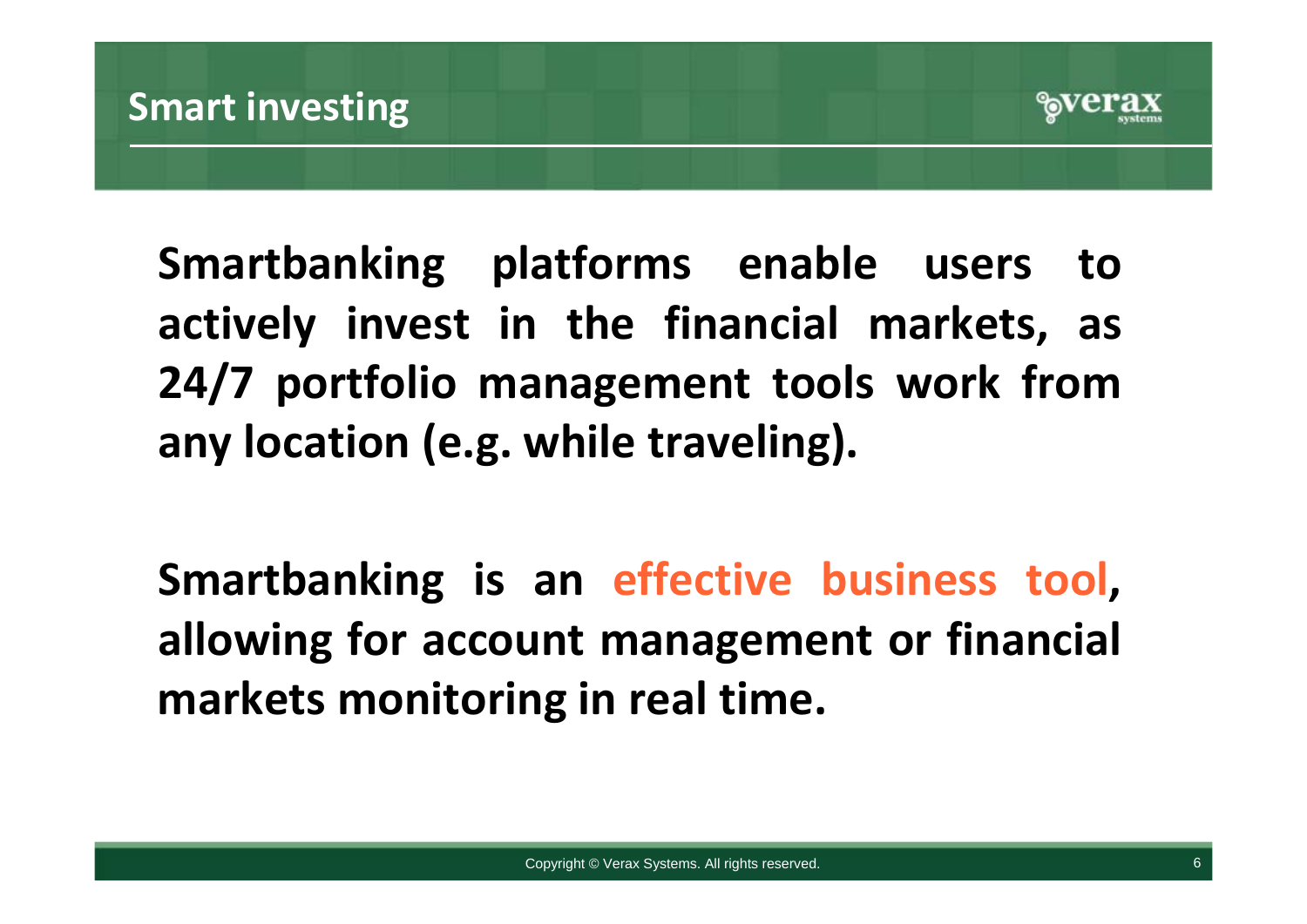

- **Smartphone features extend the possibilities of Personal Finance Management applications allowing for 24/7 budget control:**
- **integration of data from various bank accounts,**
- **immediate classification of all expenditures and incomes,**
- **notifications and alarms,**
- **common finance management for the whole household.**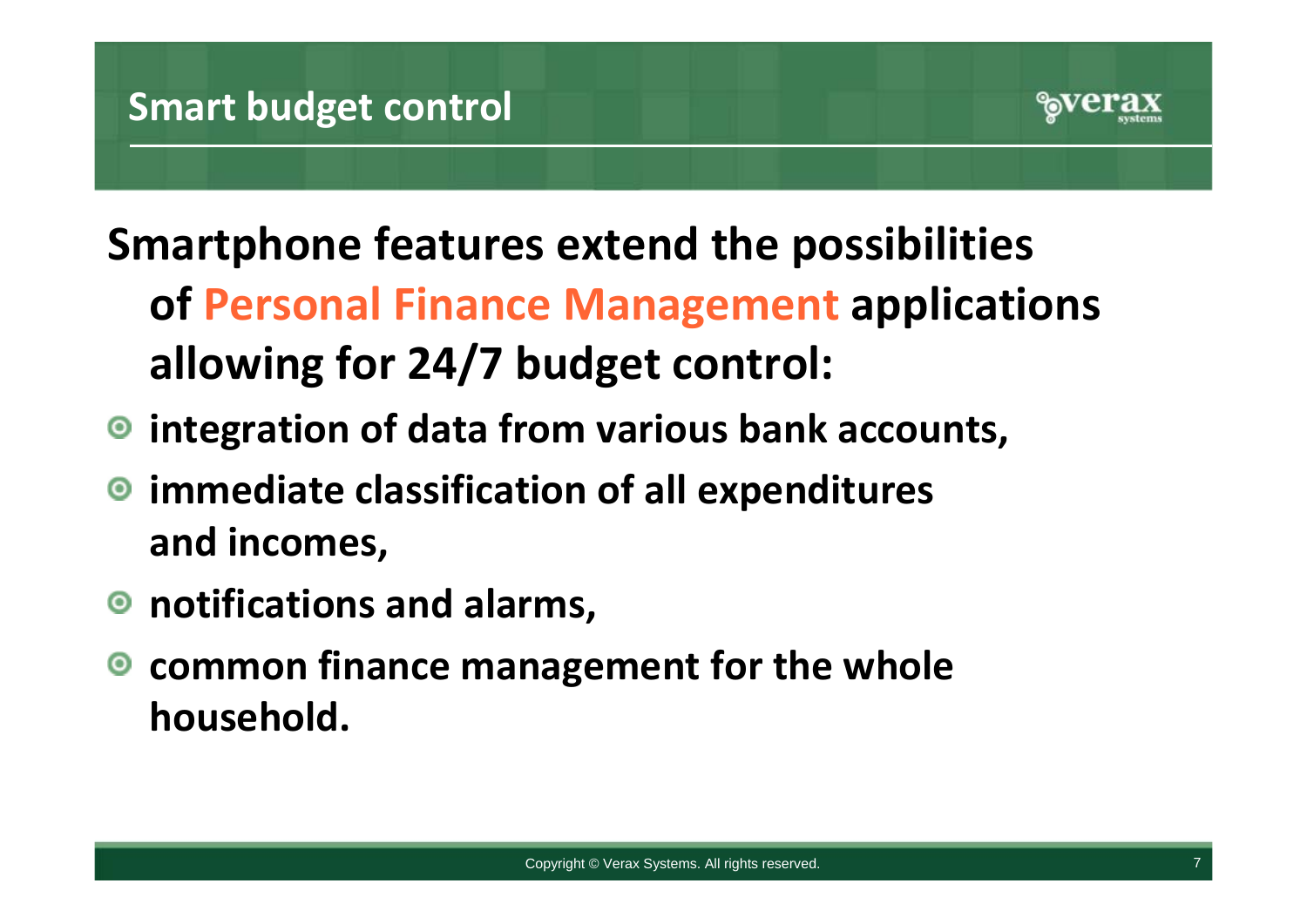

- **Convenient information and promotion channel**
- **Collecting statistics and creating maps of customer preferences**
- **High level of offer personalization**
- **Modern loyalty programs and campaigns**
- **Support for mass customization**